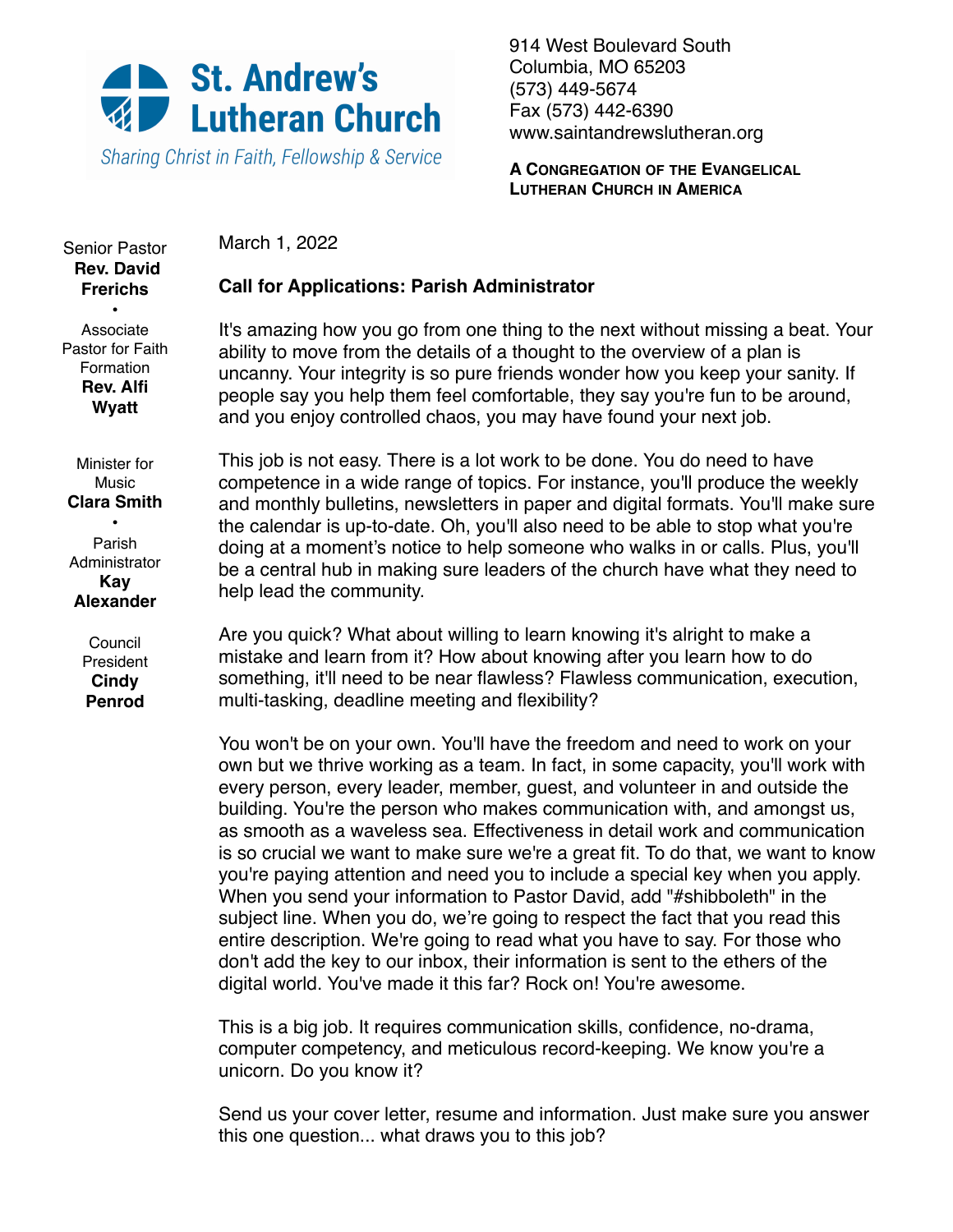

**Saint Andrew's Lutheran** 914 West Boulevard South Columbia, Missouri 65203 573.449.5674

Sharing Christ in Faith, Fellowship & Service

### **Parish Administrator** Job Description

Type of Position: Full time Reports to: Senior Pastor Typical Work Schedule: 8:00 a.m. to 4:30 p.m. Monday through Friday (half hour unpaid lunch) Benefits: Paid holidays and time off are defined in the Full-Time Staff Leave Policy; ELCA benefits provided for employee.

Salary: \$17-20 per hour commensurate with experience and other considerations. Final employment approval: Contingent on reference checks and criminal background check in accordance with the congregation's Child Abuse Prevention policy.

### **Position Description:**

A candidate for this position provides an efficient, organized, professional environment by facilitating reception, administrative, secretarial, and some technological support for the professional staff as well as volunteers, and committees.

A candidate for this position is the first contact most people have with the church, so friendliness and good communication are valued. Many activities take place every day, and this position requires knowledge of ministries and activities so that inquiries can be answered. Also, given the nature of the requests that often come, a high degree of sensitivity and discretion is essential in this position.

A candidate for this position uses technology for a large portion of the job: computers, internet downloads, scanning. Primary computer software includes the Microsoft Office suite with special attention to MS Word, MS Publisher, and MS Excel. In addition, a candidate for this position must be proficient in using church membership database software to maintain records of congregation membership, as well as prospective members, friends of the congregation, visitors and others.

### **Experience Required:**

Prior experience in an office setting is very strongly preferred; experience in a church office is preferred. Someone who is well-organized and has the ability to work with many people would be well suited for this position. The incumbent must be able to multi-task and function with many interruptions—phone calls, office visitors, desktop publishing tasks, etc. Background and proficiency with computer technology is a necessity for success in this position. Must be able to work with minimal supervision and guidance and be a self-starter who takes initiative and manages time and tasks effectively.

#### **Education Required:**

High school diploma or equivalent required; College coursework and other training for office management preferred.

**Duties:** The following list is not exhaustive; other duties may be assigned.

#### *General:*

- Enthusiastic and possess a positive outlook toward others.
- A demonstrated ability to work as a team member within a staff.
- Willingness to work a flexible schedule.
- Maintain current awareness of all ministries of this congregation.
- Provide support to Pastor and other program staff.
- Provide support to Congregation Council, Committee chairpersons, and volunteers.<br>• Attend all appropriate meetings retreats, and other team-building events for staff as
- Attend all appropriate meetings, retreats, and other team-building events for staff as assigned by the